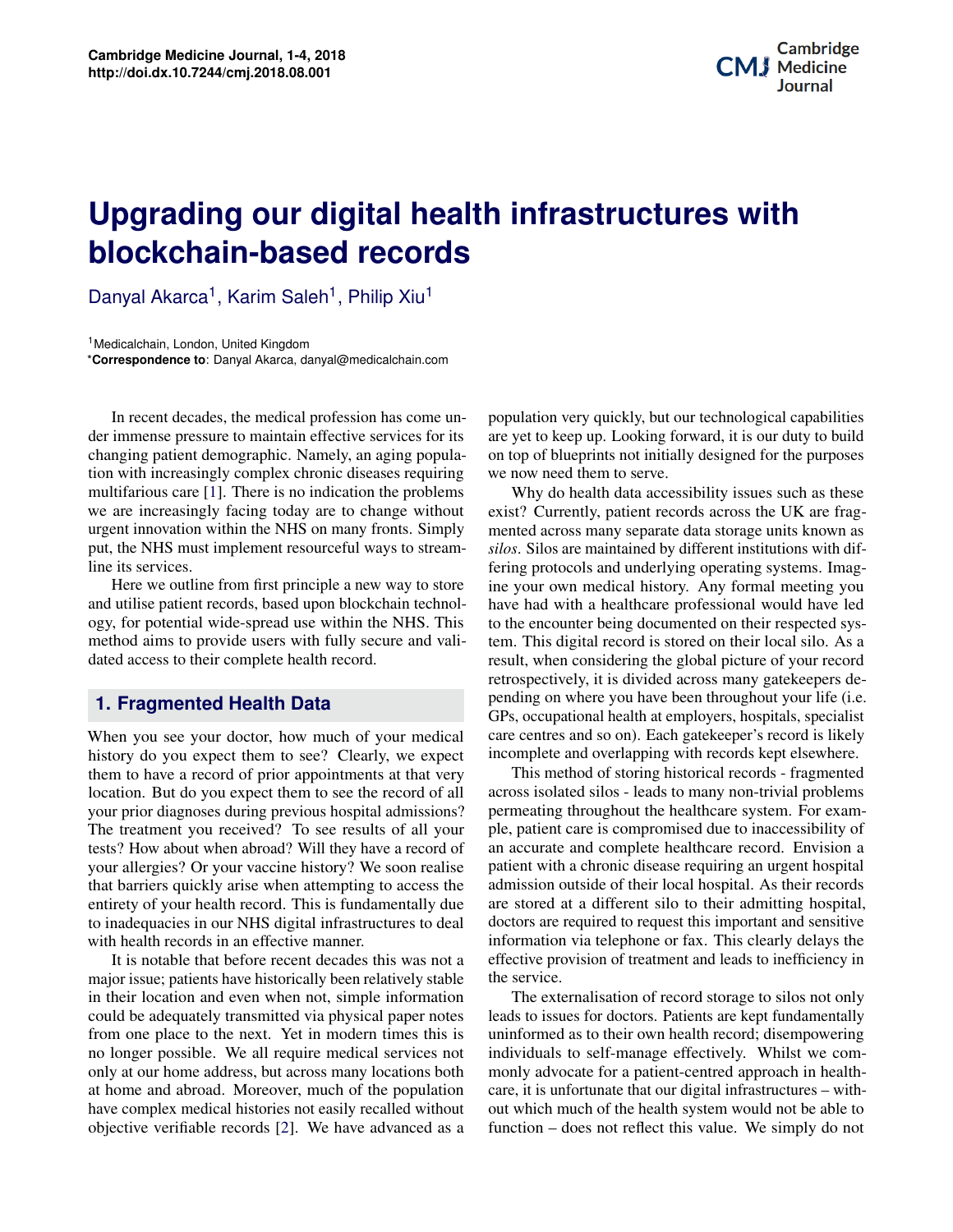

**Figure 1.** Data is currently held across isolated silos that are not easily accessible.

promote patients to feel like a major influencer in their own recovery, which they undoubtedly are.

We must strive towards efficient solutions to these problems to improve patient outcomes and service efficiency. Here we outline an original way in which we may attempt to do so.

## **2. Digital Health Records through Blockchains**

The public awareness of blockchain technology has grown rapidly over the last several years, most prominently for its role as a peer-to-peer financial instrument [\[3\]](#page-2-2).

A blockchain is a data structure that, instead of being held by one institution, is distributed across a network of computers (also known as *nodes*) that each keep an identical version of the "truth". When an update to the record is requested, this is broadcasted to all nodes in the network which collectively either accept or decline the requested additions to the record. If accepted, the distributed record synchronises across all nodes and this record is made permanent going forward. The entire history of a blockchain is therefore perfectly immutable.

Records are collected into lists, known as blocks, which are cryptographically linked to subsequent blocks over time in a linear chain; hence the term blockchain. Public blockchains are those that require no permission to join the network whereas private blockchains require permissioned access. A more technical explanation of how blockchains function are not addressed in the article but can be found elsewhere and we recommend reading further [\[4,](#page-2-3) [5,](#page-3-1) [6\]](#page-3-2).

Blockchains in general have specific advantages and disadvantages compared to traditional models for record keeping. Their main advantage is that they reduce the need to trust a third-party to keep a valid unalterable historical proof of all transactions. This is because the network, not a single node, generates a consensus to determine ongoing additions to the record. As a result, instead of trusting a central organisation to validate the record and keep it in

your name, the blockchain network validates the record and users have sovereign ownership of their data. Further, by their nature of having block content linearly dependent on prior blocks ran by geographically distributed nodes, blockchains provides a form of security not possible under traditional methods. However, there are important disadvantages of public blockchains rendering them of little use in many circumstances. For example, they are ill-suited to achieve the storage of exceptionally large datasets as they require the replication of data across all nodes in the network. Moreover, due to being public it is not suitable that they keep sensitive information.

How does this apply to patient records? Customised private blockchains provide an extremely useful intermediary to maintain the advantages of public blockchains for data storage (complete user sovereignty, distributed consensus generation and immutability) without the aforementioned disadvantages (storage requirements and privacy) that can be used in the NHS. Firstly, complete patient records need not be stored on the blockchain itself – therefore mitigating issues regarding data storage capabilities. Instead, only a pointer of the data-silos location and record need be inputted to the blockchain. These pointers may act as a soft link directly connecting users to their own data. For example, if you have been to six medical institutions in your lifetime within the UK (i.e. a mixture of GPs and hospitals), the blockchain may keep pointers to these six locations on the blockchain to give real-time data access, yet the data is not itself stored on the blockchain. Whilst preventing an otherwise clear data-storage problem, this also acts to maintain upmost (GDPR approved) privacy. Furthermore, only parties with permission to join the blockchain are allowed. A range of parties may be involved with such a distributed blockchain to facilitate NHS record keeping, including governmental, hospital, general practice and NGO institutions.

This proposed innovation to the way in which we handle data in the NHS allows for patients to access their UK health records at any time and any place with the full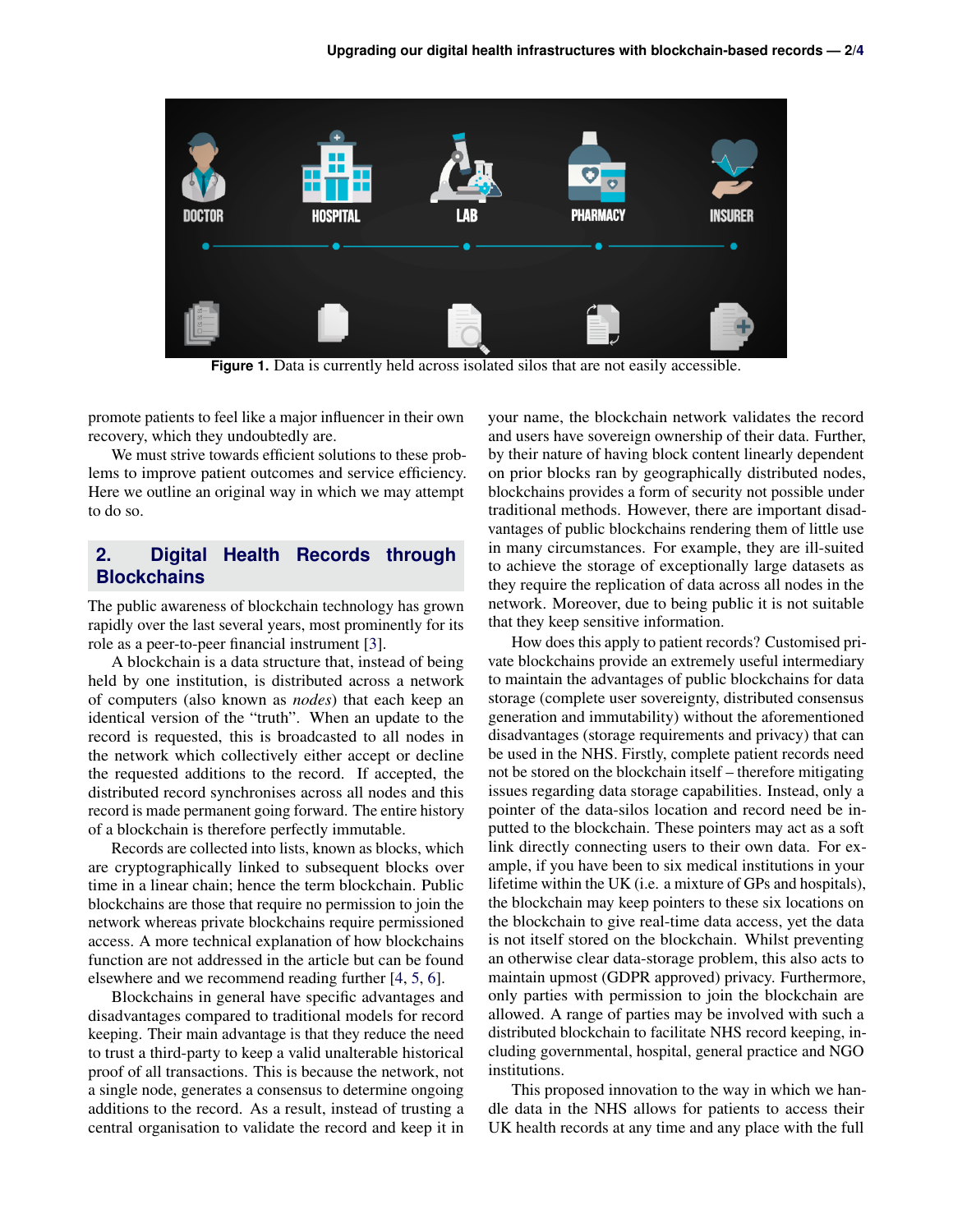

**Figure 2.** Blockchains may innovate the way we currently store data to enable patient records to be united and given to patients.

knowledge that it is valid, private and secure. All data is fundamentally detached from any one institution and unites the entire medical record of that individual. This opens a host of potentials not previously possible.

## **3. Changing Healthcare for a Changing Population**

NHS England's Five Year Forward View, made in 2014, committed to making all patients' records "largely paperless" by 2020 [\[7\]](#page-3-3). Whilst efforts like this are laudable, we must consider the underlying substructure to such efforts. It is not sufficient to vaguely state that we must update our use of technology in the NHS. Instead, we must propose specific solutions to specific problems and be open to trial such attempts. It is our suspicion that the way health data is currently fragmented will lead to major limits to the extent in which we may be able to fully capitalise on the digital transformation of health systems in the NHS. Alternatively, blockchains offer a major opportunity to take a step forward in how we manage health data. This is the formal aim of Medicalchain [\[8\]](#page-3-4).

Medicalchain is a UK-headquartered, global organisation focused on using customised permission-based blockchains to enable patient-centric, borderless healthcare. Medicalchain are attempting to implement what has been discussed in this article and are currently piloting their new platform at the New Malden-based Groves Medical Centre with the intent to launch to the general public in late 2018 [\[9\]](#page-3-5). In the pilot, Medicalchain are facilitating patients to have an electronic health passport that allows patients to digitally access their entire health record via their electronic device. Furthermore, they are trialling the use of *MyClinic.com* which is a Medicalchain application connecting patients through a video consultation with a network of healthcare practitioners and providers whose services can be purchased.

It is important to recognise that the ability to have complete access to your own health record enables services such as *MyClinic.com* – which patients may choose to engage with or not – to exist. There are a great number

of possibilities for future services, currently unknown, to branch out into and these will likely have beneficial knockon effects in ways we cannot currently predict.

For example, one way this might be to beneficial is within scientific studies; where researchers could request important health data from individuals on a case-by-case basis for their analyses. Amidst a time where people are becoming more and more weary of how their data is used and abused in healthcare [\[10\]](#page-3-6), we may be able to generate an emergent form of ethical scientific enquiry where patients feel more in control of who sees and does not see their data. Another way might include insurance, where patients may allow insurers to have some access to their information so that automatic claims on their policies may be initiated without having to do tedious manual paper-work themselves.

Regardless of the potential future area for progress, it is clear that blockchains applied to health records unlocks one of the NHS's great assets – its data – in an ethical way that fundamentally empowers patients.

#### **4. Conclusions**

The 21<sup>st</sup> century provides unique tests to the NHS whereby the critical economic climate challenges an obligation we have to provide the best possible healthcare to all. Yet, as technology and science progresses in step with the development of new tools and paradigms, the possibility to ask new questions is made possible. These new questions lead to innovations previously unthought-of. This dynamic is especially apparent when reflecting upon the recent progress that has been made relating to blockchain applications to digital health records. We can be hopeful that the medical profession will develop in turn with new knowledge, implementing practices that utilise technological methods such those pioneered by Medicalchain to improve the health of many in the future. This is a very exciting prospect.

#### **References**

- <span id="page-2-0"></span>[1] Andah E, Ahsan M, Lee R, Brewin E, Ahmed K. The Social Network: a concept to improve the quality of life for an ageing population while reducing loading on the NHS. BMJ Innovations. 2018;4(2):51-53.
- <span id="page-2-1"></span>[2] Tran J, Norton R, Conrad N, Rahimian F, Canoy D, Nazarzadeh M et al. Patterns and temporal trends of comorbidity among adult patients with incident cardiovascular disease in the UK between 2000 and 2014: A population-based cohort study. PLOS Medicine. 2018; 15(3):e1002513.
- <span id="page-2-2"></span>[3] Nakamoto, S. Bitcoin: A Peer-to-Peer Electronic Cash System. 2008; Available from: https://www.bitcoin.org.
- <span id="page-2-3"></span>[4] Luther W, Olson J. Bitcoin is Memory. SSRN Electronic Journal. 2013.